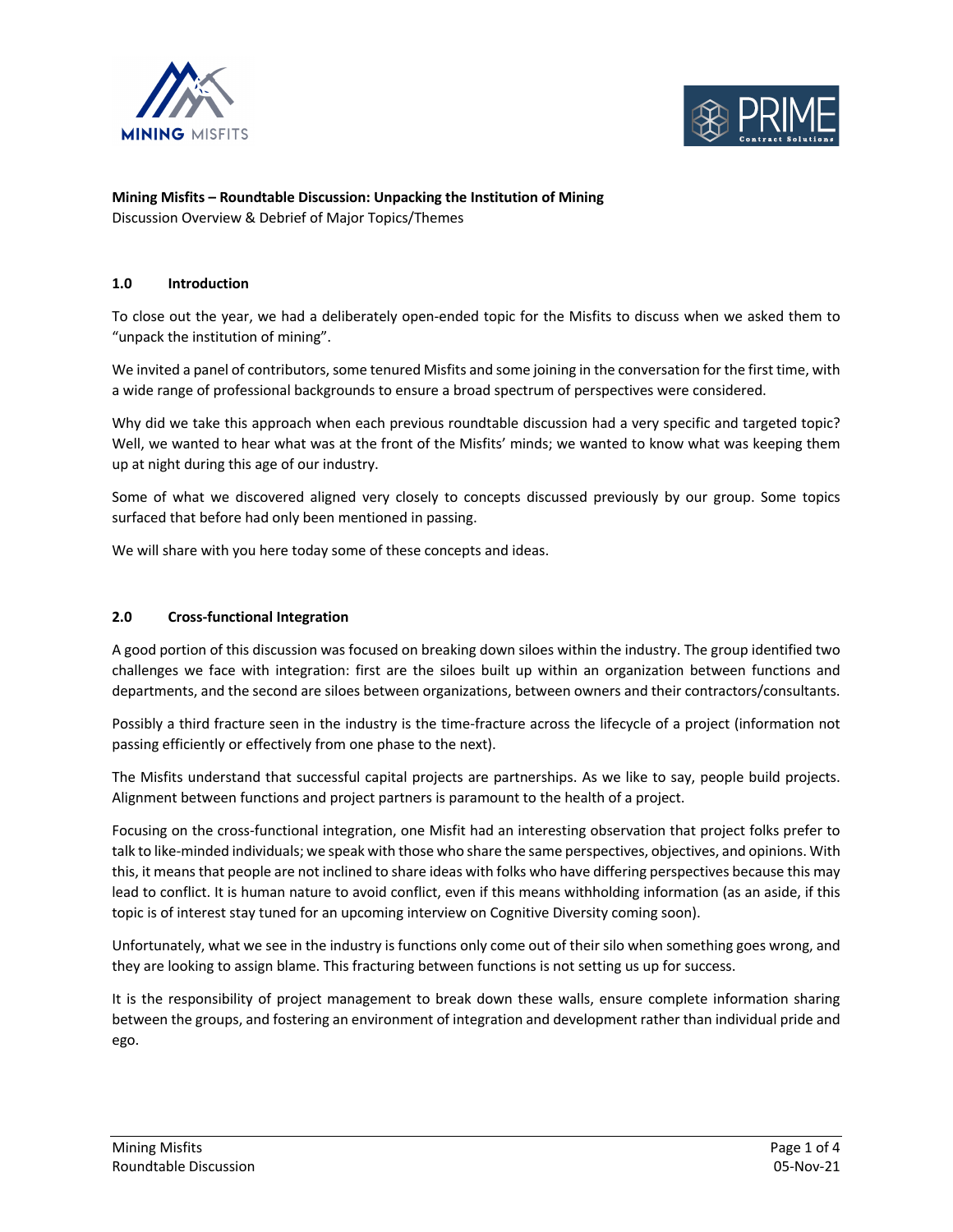



## **3.0 Cross-organizational Integration**

In addition to fractures between disciplines, and information lost throughout the lifecycle of a project, we also face the challenge of acting as "independent" partners, rather than true owner-contractor partnerships in the industry.

As you can see, there are layers of defensive shielding setup without anybody really intending to do that: information gaps between functions, between organizations, and from one phase to the next.

One Misfit shared a golden nugget of wisdom when they said that we need to empower people to make decisions by sharing information and deliberating openly.

Project stakeholders are generally receptive to participating in wholistic project planning exercises and crossfunctional reviews. We need to allow for more opportunities to share information from all disciplines and all partners involved in the project, and we need to ensure everybody has a voice in these integrated planning exercises.

Any one project individual rarely understands the full magnitude of risk, projects are incredibly complex and difficult, and relying on one person to break down silos and manage all risk is rarely a winning combination. The key to stakeholder management is establishing credibility with all partners and employing open and constructive communication.

The Misfits felt Integrated Planning Sessions should (i) start at the concept / pre-feasibility stage, (ii) should involve all functions and project partners, and (iii) should focus on the one shared interest – project success.

Some solutions to integration mentioned were a cross-functional risk register that is kept current through every phase of the project, employing or assigning an integration manager to every function and to every partner, and generally fostering an environment of information sharing to ensure everybody wins rather than digging trenches to protect each their own.

## **4.0 New Ideas and Talent**

As the conversation advanced from integration, the Misfits discussed different methods and personality types required for true project integration. This led us into a topic we have discussed many times before – the need to introduce new ideas and new talent in the industry to tackle the challenges we face.

If there is one thing that is abundantly clear about our industry from the outside looking in, it is that with exception for new technologies and machinery, our thinking hasn't evolved very much (certainly not enough to change the trajectory of the industry and bring us into current times). The "good ol' boys" club continues to be prevalent in our industry. If you ask me, it's time for us to take a good look in the mirror and to start challenging our own thinking. What can we do differently to do better?

One observation is that we don't seem to learn from other industries. One easy way we can do this is to bring in new talent from outside our own halls. With them will come new ideas (or at least ideas new to our industry that have been tried, tested and proven elsewhere).

The challenge within this challenge is that mining is rarely even in the top three choices for the next generation of leaders coming out of school or entering the workforce. We don't even show up on the radar for this new talent.

So many in our industry believe we need to change and do things differently, but often the conversation (or ideas) end there. We will not evolve living in this echo chamber.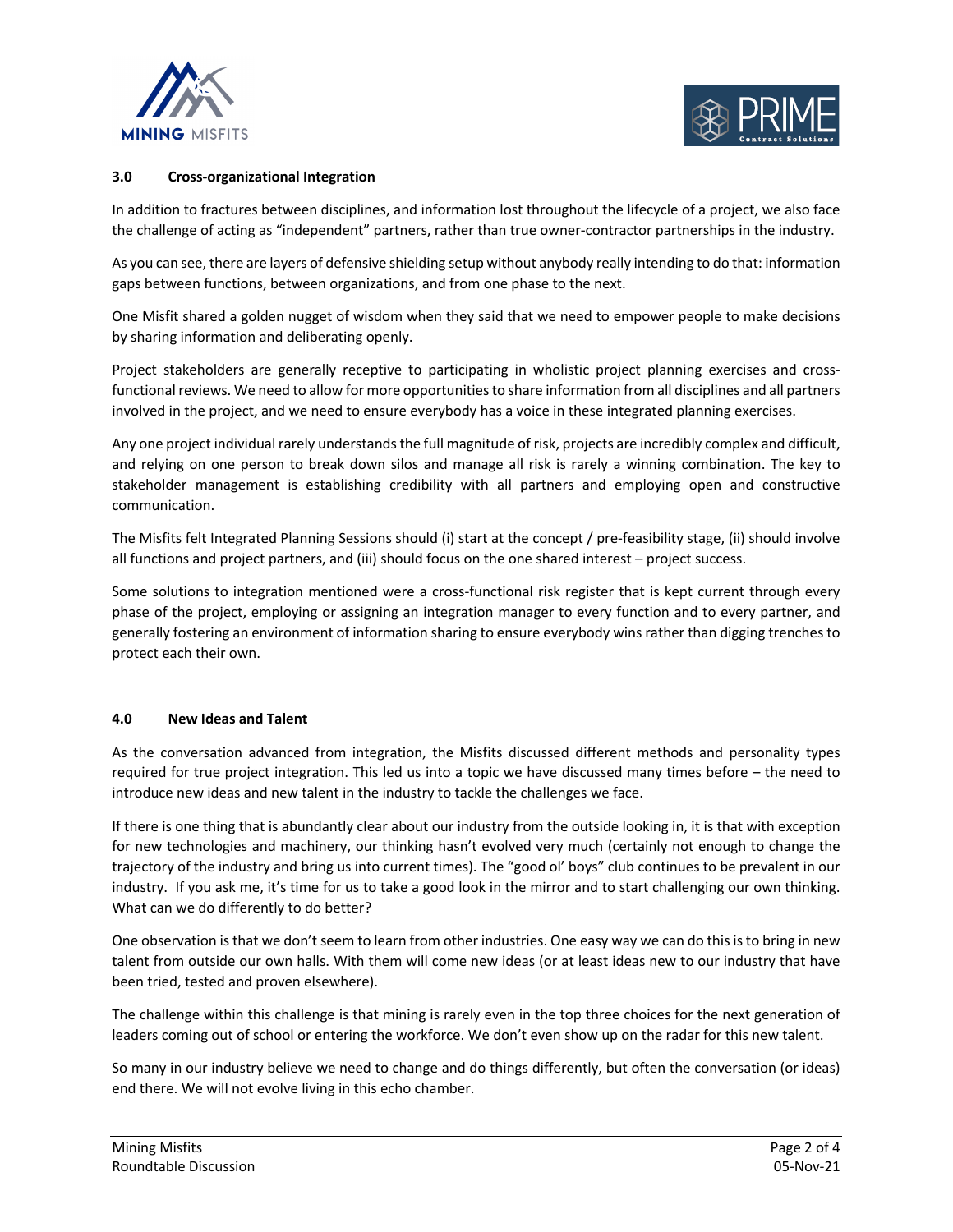



So how do we advance? We take chances on new talent, on new ideas. It's time for us to be ridiculously open minded and explore new ideas, concepts, philosophies. If we are smart, we would put time, effort, and energy into attracting new talent from other industries, and other walks of life.

Simply put, I believe it's time for us to get really, really good at failing forward. In the words of billionaire Ray Dalio, "Failure + Reflection = Progress". As one of my coaches Rich Litvin says: "If you want to get good at anything, you have to start by being bad at everything…". And you want to know what, he's absolutely right. Master chefs don't magically start making delicious and delectable entrees – first they have to learn how to cook! That's right, at one point in time Wolfgang Puck was an awful cook. He too started from the bottom, left school at 14 to work in kitchens, and now is probably the only chef on the planet that both you and your grandmother recognize by name. He failed forward, really, really well.

# **5.0 Risk Management**

Here is a statement that will raise eyebrows "most mining business executives are terrified of projects". Ask any of them, most will likely even tell you the truth. For one Misfit, it is a condition of analysis paralysis. As mentioned previously, it is impossible to weigh every risk on a project and make a definitive decision resulting from a clean and accurate calculation. And you know what, I think it's completely logical for executives to be terrified of projects. All you have to do is look at our track record to appreciate how likely it is to become another failed statistic.

We all know, at the end of the day when the dust settles on a new mine site, that all risk flows back to the owner. So why do most owners try to pass as much risk as contractually possible down to the contractors? Does this not foster the trench warfare-style fracturing of partners we wish to avoid?

Risk management falters when the decision makers try to assess all risk (no decision can be made, because not every risk can or will be identified), or they are unable to effectively prioritize risk. I will point again to the golden rule, project success should be the ultimate decision-maker. What is good for the project, is good for all parties.

Projects often have a very long lifecycle. New risks are identified at every stage. A good business professional, given all of the necessary information, needs to be able to take all of this into consideration to make a decision. That decision maker needs to be supported by every discipline of every partnering organization throughout every phase of the project up until that point to identify and prioritize risk. Does this sound a little bit daunting? This is why we have systems, processes, and people to support the analysis and decision.

What we need is to make these systems, processes and people better, and more empowered to make the right decision by assessing the right information.

## **6.0 Conclusion**

As I reflect on this paper, I realize that while the Misfits have presented new ideas and concepts here, the overall shape of the conversation is strikingly similar to what we have discussed before.

That is, we need to start acting like partners instead of competitors on our projects. We need better solutions for sharing information and making decisions. And perhaps the foundation to all of this is we need to bring in new talent and new ideas to advance those methods.